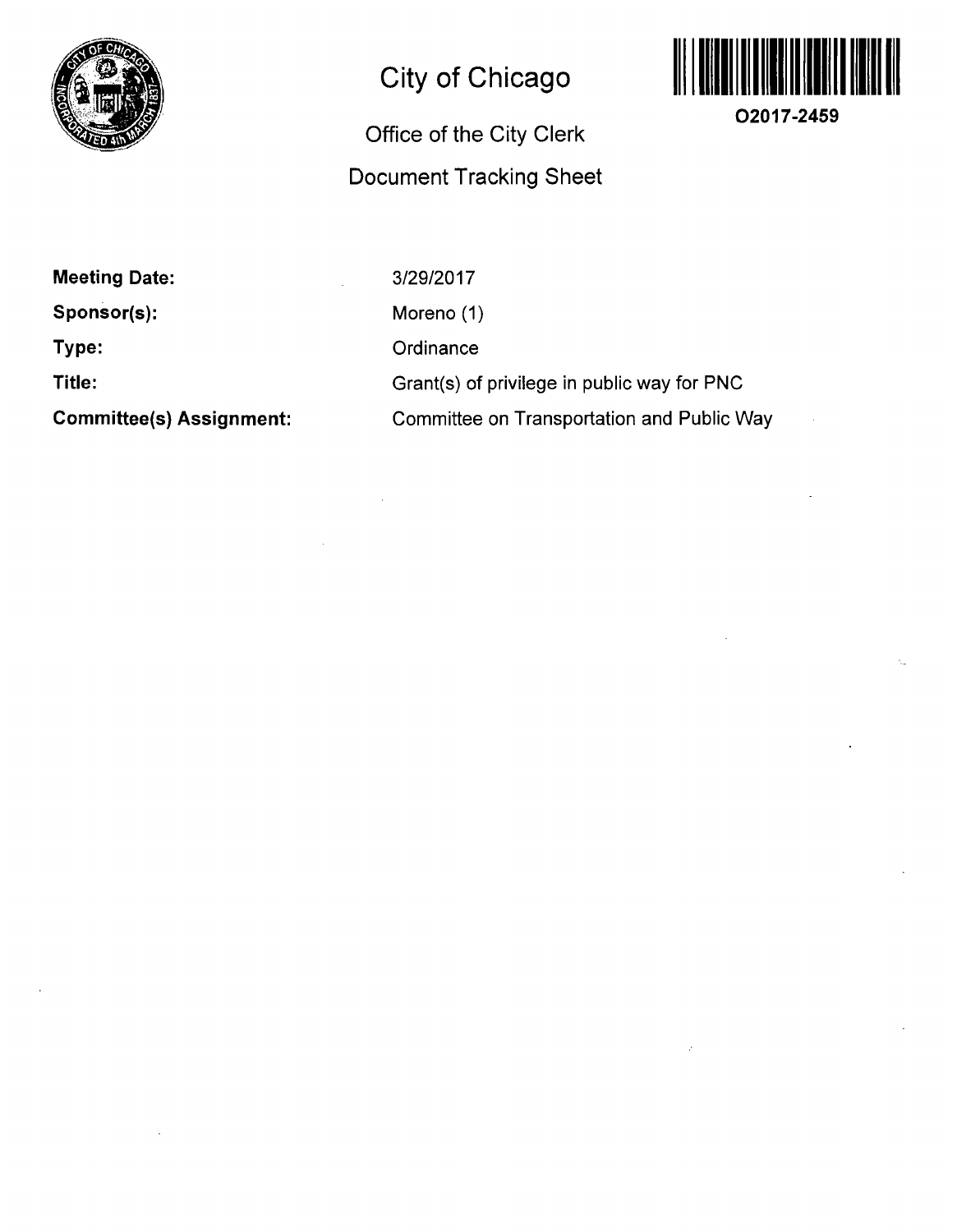**ORDINANCE** PNC Acct. No. 349591 - 23 Permit No. 1125466

Be It Ordained by the City Council of the City of Chicago:

SECTION 1. Permission and authority are hereby given and granted to PNC, upon the terms and subject to the conditions of this ordinance to maintain and use one (1) sign(s) projecting over the public right-of-way attached to its premises known as 1601 W. Division St..

Said sign structure(s) measures as follows; along W. Divsion Street: One (1) at eight point six six (8.66) feet in length, five point five (5.5) feet in height and fourteen (14) feet above grade level.

The location of said privilege shall be as shown on prints kept on file with the Department of Business Affairs and Consumer Protection and the Office of the City Clerk.

Said privilege shall be constructed in accordance with plans and specifications approved by the Department of Transportation (Division of Project Development) and Zoning Department - Signs.

This grant of privilege in the public way shall be subject to the provisions of Section 10-28-015 and all other required provisions of the Municipal Code of Chicago.

The grantee shall pay to the City of Chicago as compensation for the privilege #1125466 herein granted the sum of three hundred (\$300.00) per annum in advance.

A 25% penalty will be added for payments received after due date.

The permit holder agrees to hold the City of Chicago harmless for any damage, relocation or replacement costs associated with damage, relocation or removal of private property caused by the City performing work in the public way.

Authority herein given and granted for a period of five (5) years from and after Date of Passage.

Alderman

Proco Joe Moreno 1st Ward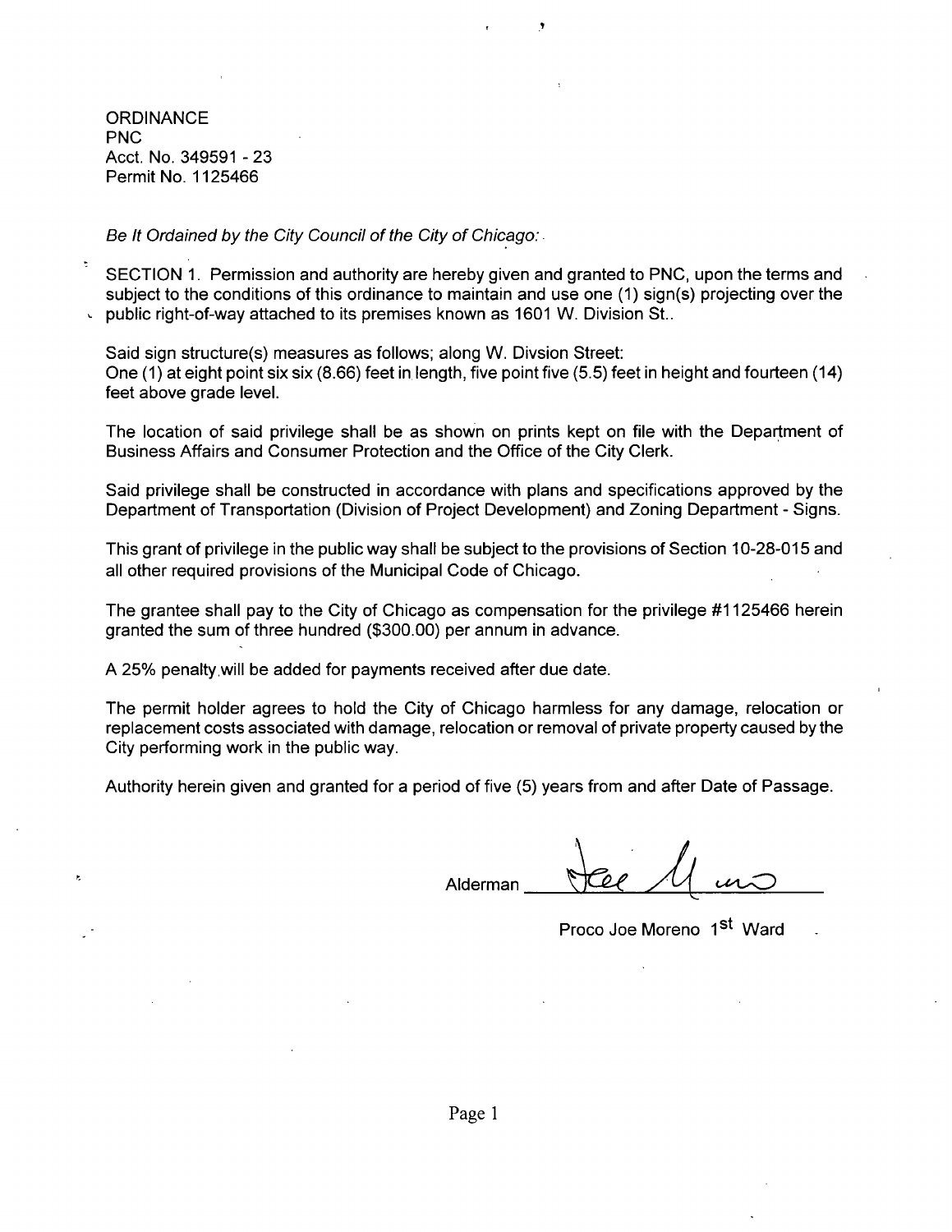

 $\mathbf{\hat{i}}$ 

Active BANKSVP/PNC Bank/Locations 3514\3514\_4226\_Wicker Park\_iL\_R6 cdr